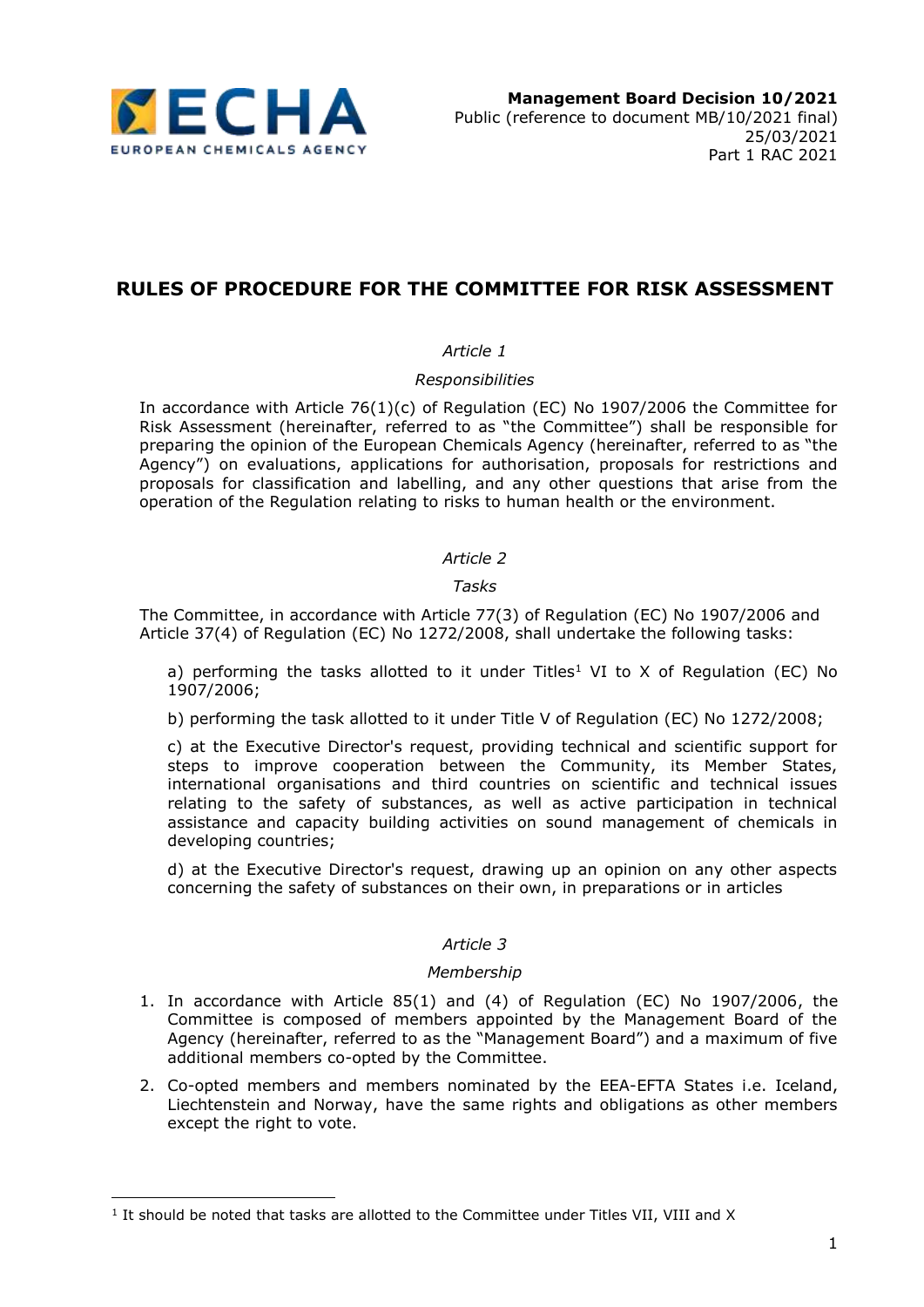#### *Co-opting members*

- 1. In accordance with Article 85(4) of Regulation (EC) No 1907/2006, the Committee shall aim to have a broad range of relevant expertise among their members. To this end the Committee may co-opt a maximum of five additional members chosen on the basis of their specific competence.
- 2. The Committee may decide whether additional members should be co-opted and shall agree on the required specific competences and on the selection procedure by twothirds majority of all members present and having the right to vote.
- 3. Co-opted members shall be appointed for a term of three years.
- 4. Members can be co-opted at any point in time.

### *Article 5*

### *Term of office, and replacing and adding members*

- 1. In accordance with Article 85(4) of Regulation (EC) No 1907/2006, the term of office of the members of the Committee shall be three years starting on the date of the appointment by the Management Board. The appointment shall be renewable.
- 2. A member's term of office shall end before the expiry of the three-year period with his or her resignation, submitted in writing to the Agency, or death.
- 3. The Executive Director may request the member to resign or the appointing body<sup>2</sup> to revoke the appointment following a justified proposal from the Chair in any of the following cases:

a) the appointed member does not sign the declarations of commitment, interests and confidentiality referred to in Articles 9(1) and 10(1) within three months of the date of appointment;

b) the member does not attend three consecutive meetings without justification or notification; or

c) the member is not fulfilling his/her duties.

The Member State which nominated the member referred to in a) to c), may nominate a replacement candidate in accordance with paragraph 4.

- 4. Member States which have no or only one appointed member in the Committee, may nominate one or more candidates at any point in time. After receiving nominations, the Executive Director of the Agency shall request the Management Board to decide on the appointment of new members.
- 5. Members are appointed for their qualifications and therefore shall not have alternates. The members may, in exceptional cases when they are prevented from participating in a meeting of the Committee, identify in advance a person who may, without the need to have a recourse to the procedure laid down in Article 6(3), be invited by the Agency to participate in a meeting as an invited expert.

1

<sup>&</sup>lt;sup>2</sup> The ECHA Management Board or the Committee in the case of co-opted members.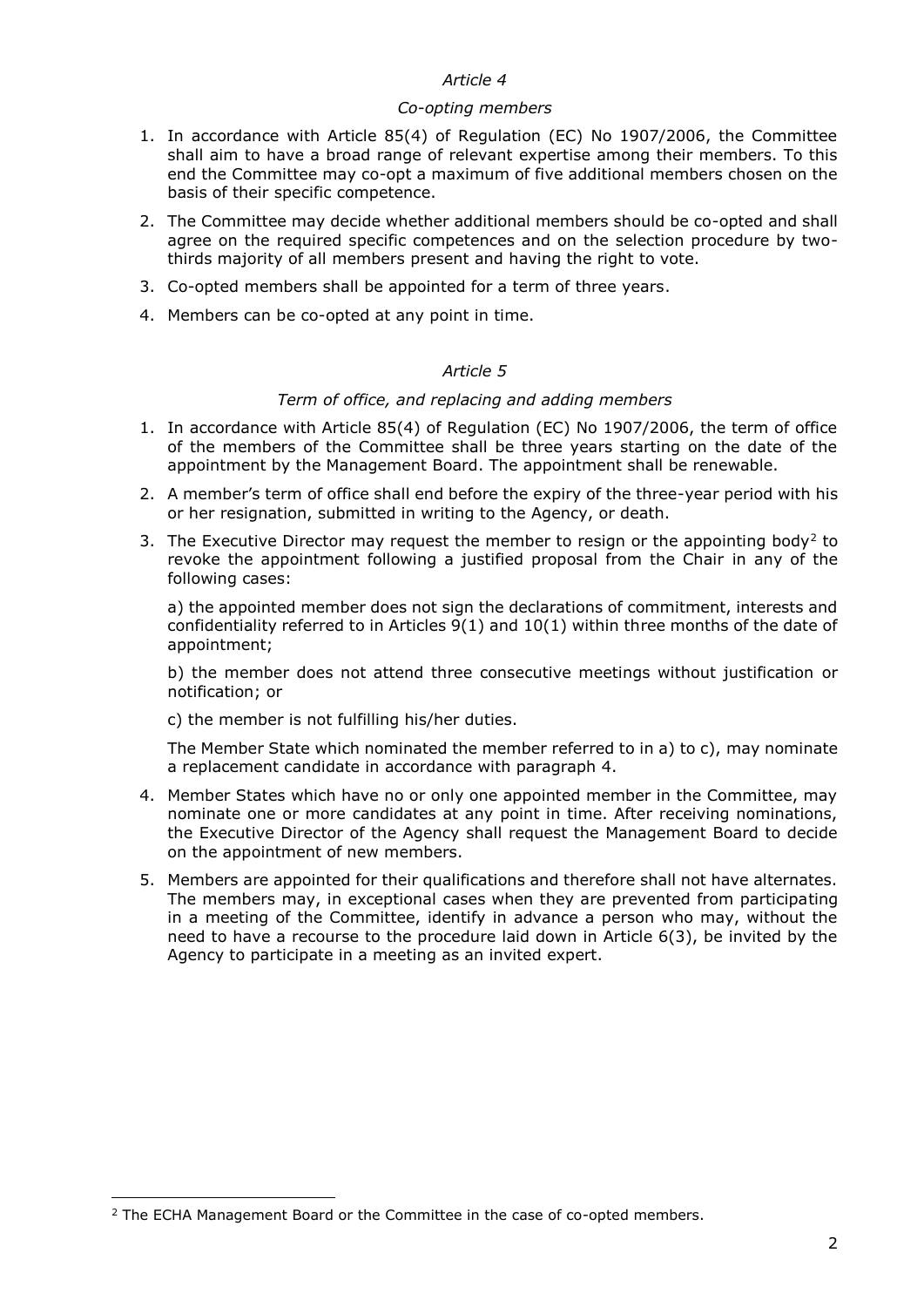#### *Other participants at the meetings*

- 1. The meetings of the Committee and its working groups shall be open to advisers, invited experts and observers, as specified in paragraphs 2 to 9.
- 2. Advisers are participants of the Committee meetings or its working groups accompanying members to provide advice on scientific, technical or regulatory matters. The members shall notify the names of their advisers to the Secretariat before the meeting which they are due to attend.
- 3. Invited experts are experts in technical or scientific fields who can, upon proposal of a member or the Secretariat and in agreement with the Committee or with the Chair be invited by the Agency to participate for one or more points of the agenda in a meeting of the Committee or its working groups.
- 4. Observers are other participants of the meetings of the Committee or its working groups under paragraphs 5 to 9 who are not members, advisers or invited experts.
- 5. The Executive Director and his representatives and representatives of the Commission shall be entitled to take part in the meetings of the Committee and its working groups as observers.
- 6. Representatives of stakeholder organisations may be admitted as observers to the meeting of the Committee or its working groups upon request of members of the Committee or the Management Board. The list of regular observers shall be updated on an annual basis by the Committee, while the Chair may in addition allow the participation of occasional stakeholders on an ad hoc basis from among the Agency's accredited stakeholder organisations, taking due account of capacity limitations. These stakeholder observers shall conform to the ECHA "Code of conduct for observers from stakeholder organizations at ECHA meetings".
- 7. Where relevant, applicants for authorisation and parties submitting a proposal for restriction may be admitted as observers when their proposal or application is addressed by the Committee.
- 8. Pursuant to Articles 106 and 107 of Regulation (EC) No 1907/2006, representatives of third countries and international organisations may take part as observers if the Management Board has invited them, in agreement with the Committee or the Chair to participate in the work of the Agency.
- 9. Other observers may be admitted upon request of a member of the Committee or of the Chair.
- 10. The Committee shall agree by two-thirds majority of all members having the right to vote on the procedure for the admission of observers referred to in paragraphs 6, 7 and 9.
- 11. The Chair may decide to hold the meeting or parts thereof in a closed session.
- 12. Invited experts and observers referred to in paragraphs 6 to 9 shall have access to the documents of the meeting or the documents for the relevant agenda points that they take part in, except in relation to the issues that the Chair identifies as confidential or where their participation is excluded. Advisers' access to documents is at the discretion of the respective member.

#### *Article 7*

### *Chair*

- 1. In accordance with Article 85(9) of Regulation (EC) No 1907/2006, the Committee shall be chaired by an employee of the Agency, assigned by the Executive Director.
- *2.* In case of absence of the Chair, the Executive Director will assign a replacement.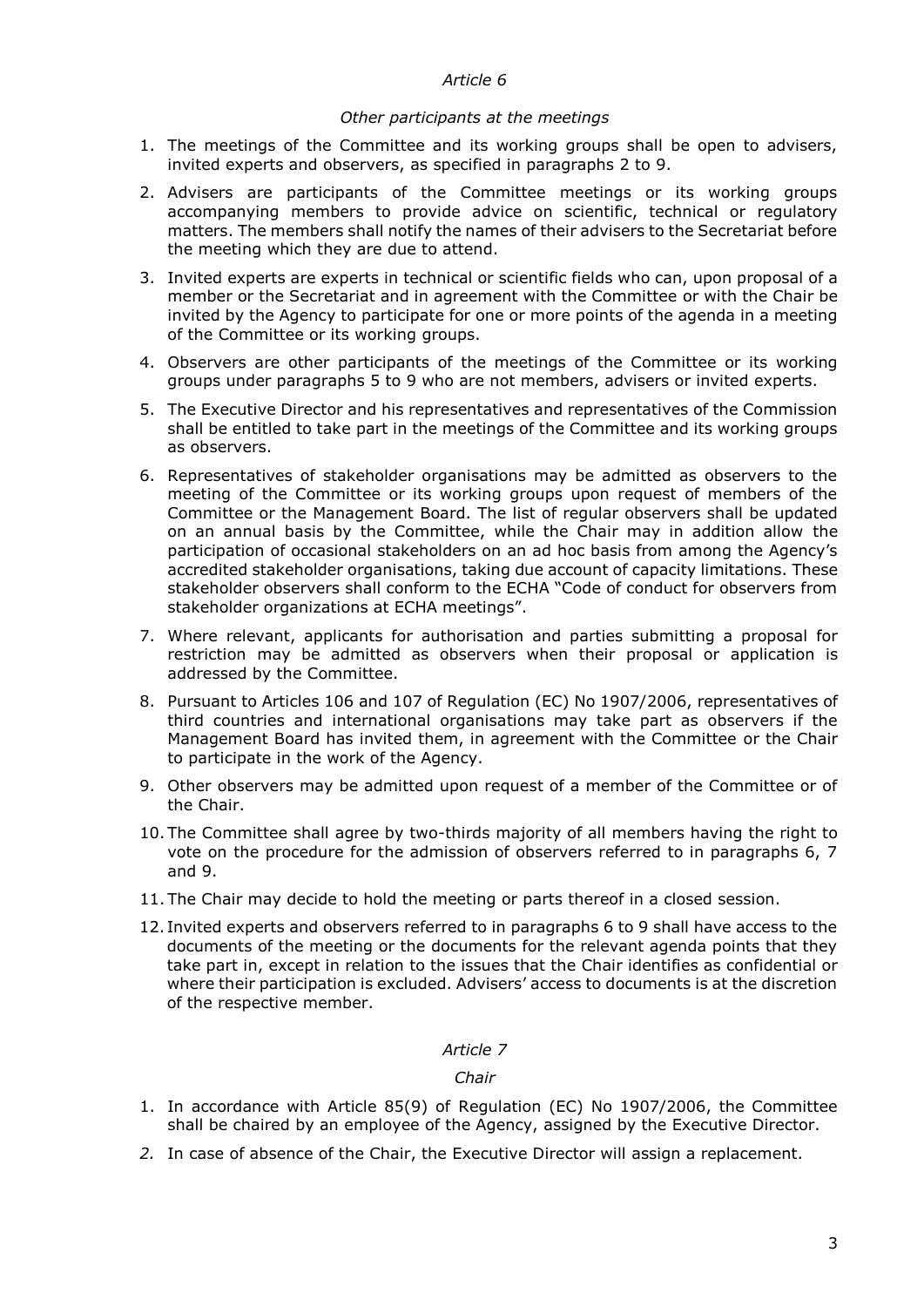### *Responsibilities of Chair*

The Chair is responsible for the efficient conduct of the business of the Committee and shall in particular:

- a) Plan the work of the Committee together with the members and the Secretariat;
- b) Monitor that the Rules of Procedure are respected and propose measures in case of breach;
- c) Ensure that at the beginning of each meeting any potential conflict of interest is declared regarding any particular item to be discussed by the Committee;
- d) Ensure that the work of the Committee is consistent with its tasks indicated in Article 77(3) of Regulation (EC) No 1907/2006, including the requests from the Executive Director;
- e) Ensure, together with the Committee and the Secretariat, the regulatory and scientific consistency of the Committee's opinions and recommendations;
- f) Ensure that scientific grounds are adequately reflected in the Committee opinions;
- g) Co-ordinate together with the Secretariat the work of the Committee with that of other Committees of the Agency and the Forum for Exchange of Information on Enforcement as well as with other relevant Community committees or bodies;
- h) Facilitate adoption of opinions within the set deadline and endeavour to reach consensus in the opinions of the Committee; and
- i) Execute any powers entrusted to the Chair by the Committee, such as representing the Committee towards other parties.

## *Article 9*

## *Independence*

- 1. Based on Article 88(2) of Regulation (EC) No 1907/2006, members shall make a declaration of commitment to fulfil their duties and a declaration of interests which could be considered to be prejudicial to their independence. The declarations shall be made in accordance with the templates available at the links provided in the Annex. These declarations shall be made annually in writing and be entered in a register held by the Agency. In addition, the declarations of interests shall be published on the Agency's website without prejudice to Article 11(1). Members who have not submitted the declaration of interests shall not take part in meetings of the Committee and its working groups or decisions by written procedure.
- 2. According to Article 88(3) of Regulation (EC) No 1907/2006, members, their advisers and invited experts participating in the meeting shall declare at each meeting any interest which could be considered to be prejudicial to their independence<sup>3</sup> with respect to any point on the agenda. Any members declaring such interests shall not participate in any voting on the relevant agenda point. The Chair may decide if other measures are necessary.
- 3. Concurrent employment of a member by a Member State Competent Authority or an entity delegated by it submitting a proposal or a dossier to the Committee for adoption, even if that member has not been involved in its preparation, shall be considered an interest to be declared. In such cases the member concerned shall not participate in any voting on the relevant agenda point, but may have his/her opinion recorded in the minutes.
- 4. According to Article 87(1) of Regulation (EC) No 1907/2006, for each case, rapporteurs and co-rapporteurs referred to in Article 17 shall undertake to act in the interest of the Community and shall make a declaration of commitment to fulfil their duties and a declaration of interests in writing. A member of the Committee shall not be appointed as rapporteur for a particular case if he indicates any interest that might be prejudicial to the independent consideration of that case.
- 5. Following Article 85(7) of Regulation (EC) No 1907/2006, members, their advisers and

1

<sup>3</sup> MB/07/2014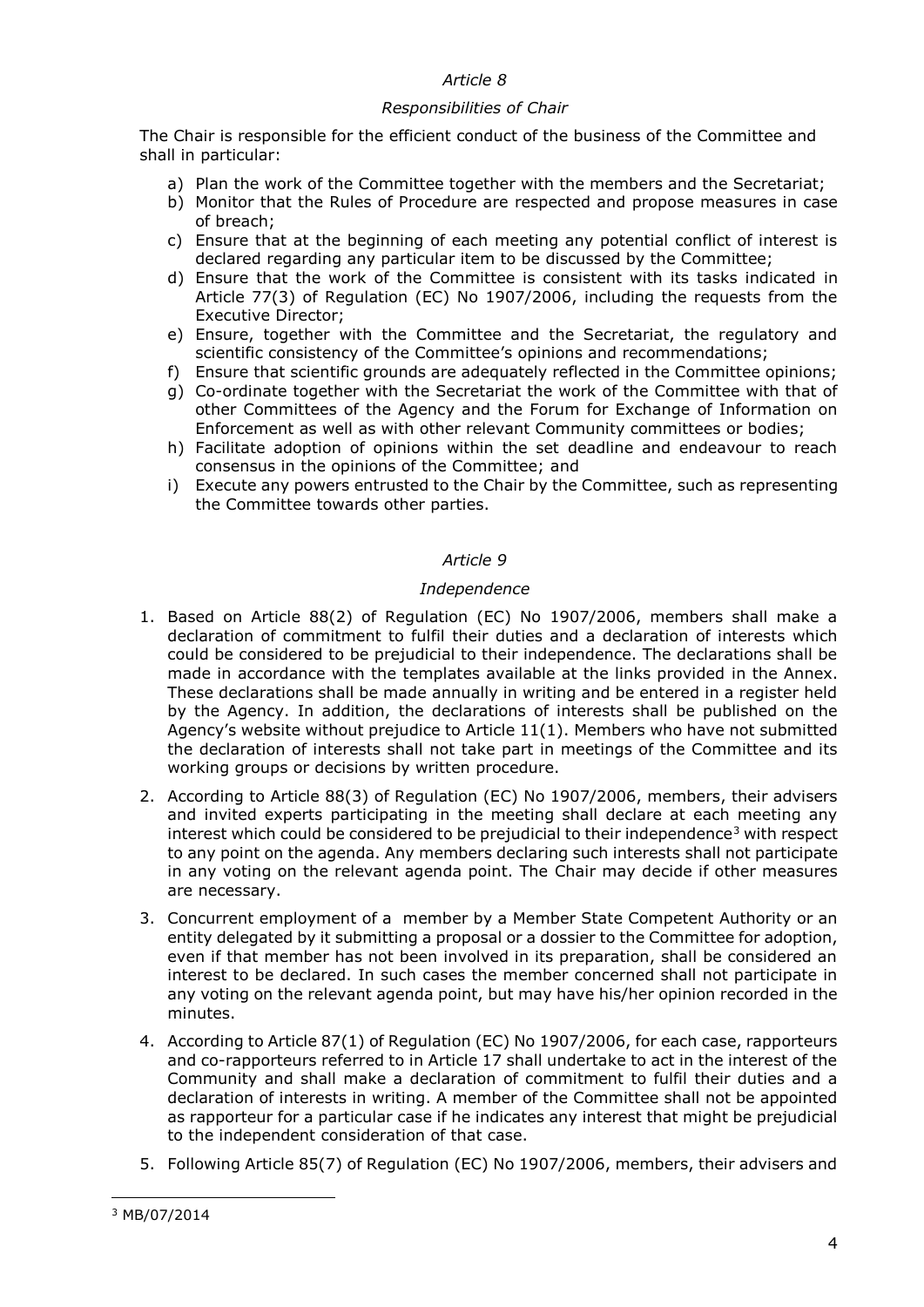invited experts of the Committee or its working groups shall not accept from any Member States any instructions incompatible with their individual tasks or with the tasks, responsibilities and independence of the Agency. Similarly, these persons should refrain from accepting any such instructions from any other parties.

- 6. Members who work as private consultants or who are employed by a consultancy company (including employees of universities or public institutes) and provide such services and who currently have contracts with chemical industry or downstream users associations, chemical companies, or other potential registrants or authorisation applicants, or other bodies which can be considered as an interest group in the context of the field dealt with by the Committee, should withdraw from current contracts and refrain from entering into any new contracts with the aforementioned legal entities.
- 7. Members may not be employed by a private enterprise that could have any direct interest in matters dealt with by the Committee nor by an industry association or other body which can be considered as an interest group in the context of the field dealt with by the Committee. The member shall, in principle, resign from the Committee before entering into service in any such enterprise or association.
- 8. Individual members or the Chair can be mandated by the Committee to represent the Committee on specific issues and/or occasions.

## *Article 10*

### *Confidentiality*

- 1. Members, their advisers, invited experts and observers of the Committee and its working groups shall not disclose any information acquired as a result of their work in the Committee unless otherwise stipulated in European Union or national law, or already publicly available. The above is without prejudice to the sharing of documents with persons assisting the above individuals in the discharge of their duties in the Committee. The above individuals shall take all necessary measures to ensure that the persons to whom they provide access to their information respect the same obligations that they are subject to.
- 2. All members, their advisers, invited experts and observers of the Committee having access to Committee information shall make a written declaration of confidentiality in accordance with the template available at the link provided in the Annex.
- 3. The obligation to maintain confidentiality shall continue to apply even after their duties and participation as members, advisers, invited experts and observers in the work or in the meetings of the Committee has ceased.

### *Article 11*

### *Transparency*

- 1. In accordance with Article 88(1) of Regulation (EC) No 1907/2006, the membership shall be made public unless the Executive Director decides not to publish the appointment at a request of an individual member.
- 2. The Committee shall operate in accordance with the need for a high level of transparency, without prejudice to legitimate requests for confidentiality or the independence of members, their advisers and invited experts vis-à-vis external influence.
- 3. The following documents of the Committee shall be published on the Agency's web site, subject to respect of confidentiality requirements:
	- Rules of Procedure;
	- Final minutes of plenary meetings, including the list of attendees and any specific interests declared by the participants to any points of the agenda pursuant to Article 9(2);
	- Draft agendas;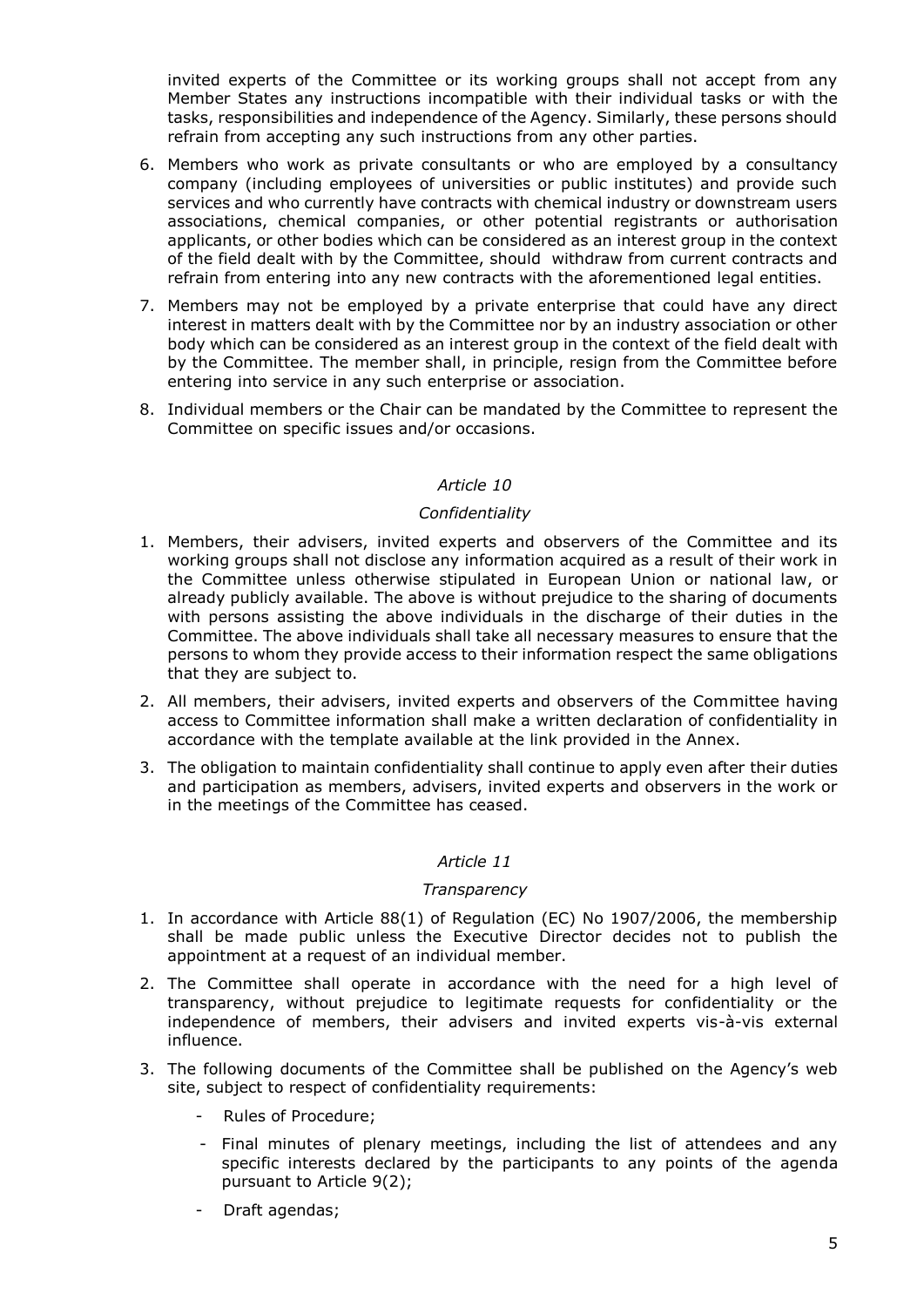- Final opinions;
- The annual declaration of interests in accordance with Article  $9(1)$ ;
- The names of the members of the Committee together with their brief CVs.
- 4. With the exception of minority positions referred to in Article 19 (5), individual views, whether expressed orally or in writing by members or experts during deliberations within the Committee or a working group, shall not be ascribed to a particular individual, unless this is explicitly requested by the individual.

## *Invitations to meetings*

- 1. The meetings of the Committee shall be convened either by an initiative from the Chair or, where necessary, by the Executive Director following a request of a majority of the members. The meetings are convened by means of a written invitation from the Agency.
- 2. The invitation to an ordinary meeting shall be circulated no later than 21 calendar days before the meeting.
- 3. In urgent cases, and where the measures to be adopted need to apply immediately, the Executive Director may, at the request of a member of the Committee or on his own initiative, shorten the time limit for invitations to a minimum of seven calendar days before the start of the meeting.

# *Article 13*

# *Agenda for ordinary meetings*

- 1. A provisional agenda shall be drawn up by the Chair and circulated to the Committee together with the invitation to the meeting.
- 2. Members may request items to be included in the agenda. Such requests shall be submitted to the Secretariat at an appropriate time but no later than 12 calendar days before the meeting.
- 3. A final draft agenda shall be established by the Chair and circulated no later than ten calendar days before the meeting. The agenda shall be adopted at the beginning of each meeting.
- 4. If the Committee so decides, urgent questions may be added to the agenda at any time prior to the end of the meeting, and items on the agenda may be deleted or carried over to a subsequent meeting.

# *Article 14*

# *Documentation for meetings*

Documentation to the meeting shall be made available as early as possible to allow preparation for the meeting. With due consideration of their volume, documents shall normally be made available at least ten calendar days before the meeting.

# *Article 15*

### *Agenda and documentation for urgent meetings*

The draft agenda and documents for an urgent meeting referred to in Article 12(3) shall be circulated together with the invitation at the latest seven calendar days before the start of the meeting.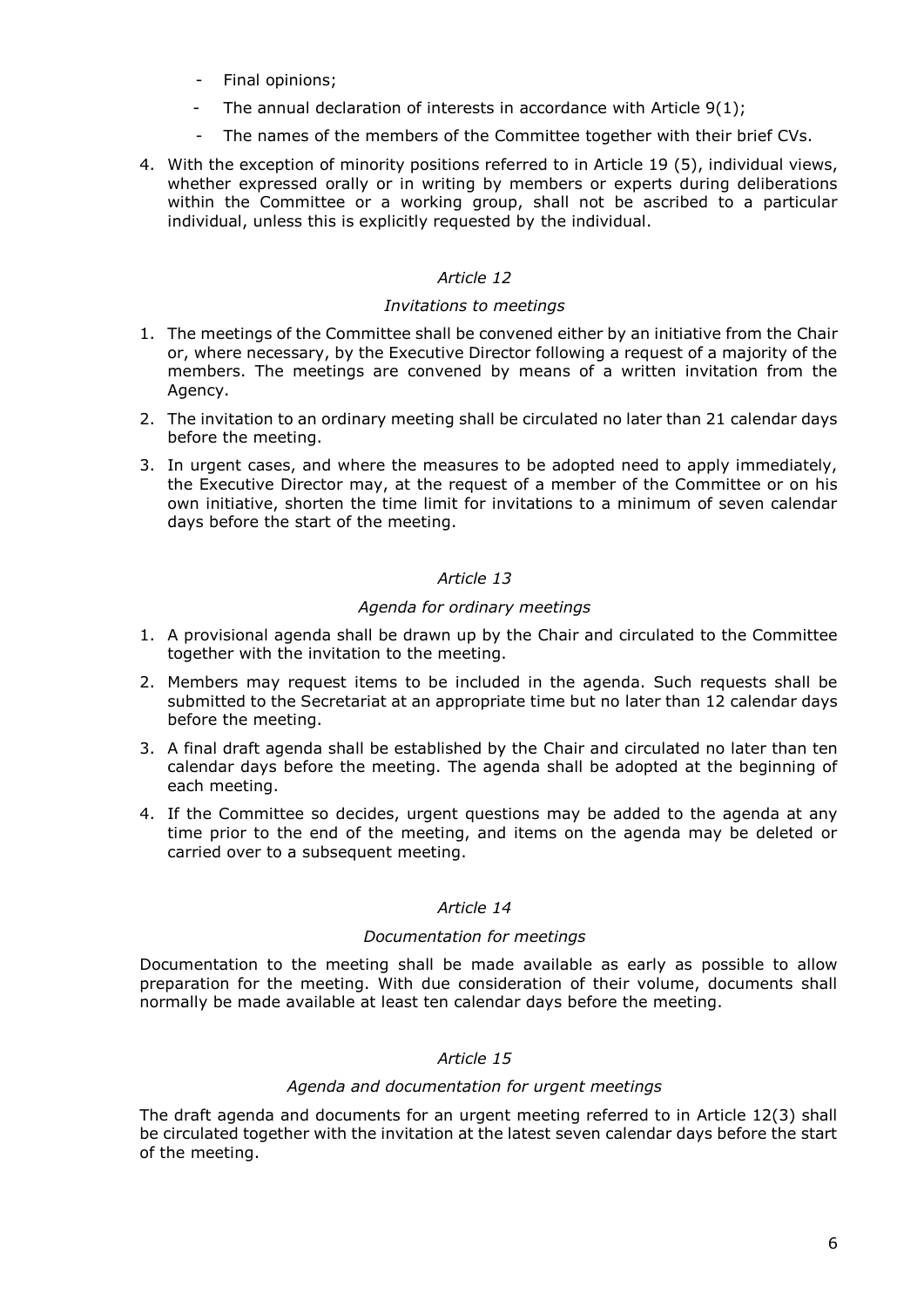### *Minutes*

- 1. Minutes of each meeting shall as a general rule include:
	- a) Any specific interests declared by the participants to any points of the agenda pursuant to Article 9(2);
	- b) A brief summary record of the proceedings;
	- c) Reference to the opinions reached by the Committee;
	- d) The list of attendees;
	- e) Action points.
- 2. The minutes shall be agreed either:

– at the end of the plenary meeting in question pursuant to Article 19, or

– via written procedure. In the latter case, taking into account Article 6(12), draft minutes shall be distributed to participants of the meeting no later than 28 calendar days after the meeting. Written comments shall be provided to the Secretariat within the specified deadline which shall be a minimum of seven calendar days. The minutes shall then be approved by a written procedure in advance of the next meeting.

## *Article 17*

## *Rapporteurs*

- 1. According to Article 87(1) of Regulation (EC) No 1907/2006, where the Committee is required to provide an opinion or consider whether a dossier conforms to the requirements of Annex XV, it shall identify and appoint one of its members as a rapporteur as early as possible. The Committee may appoint a second member to act as co-rapporteur.
- 2. The Committee shall agree by two thirds majority of the members present and having the right to vote on details of the roles and tasks of the rapporteurs and possible corapporteurs, and on how they are appointed.
- 3. Any remuneration of the rapporteur and co-rapporteur or their employer shall be based on the rules established by the Management Board and laid down in a written contract between the Agency and the person concerned or his/her employer.
- 4. The Committee may replace the rapporteur or co-rapporteur by another one of its members at any time, if, for example, they are unable to fulfil their duties within the prescribed time limits, or if an interest that might be prejudicial to the independent consideration of a case comes to light.
- 5. The Committee may decide to designate a working group to support the rapporteur and co-rapporteur in their task.
- 6. Where relevant and in view of Articles 64(3) and 71(3) of Regulation (EC) No 1907/2006, the rapporteur and co-rapporteur shall co-operate with the rapporteur and co-rapporteur of the Committee for Risk Assessment in order to ensure the necessary coordination when the opinions are prepared.

### *Article 18*

### *Working groups*

- 1. Where appropriate, the Committee may establish ad hoc or permanent working groups as well as subgroups to these working groups. A working group shall be chaired by a member of the Committee or the Secretariat and shall report to the Committee.
- 2. The mandate, composition and the objectives of a working group as well as the duration of its activity shall be determined and reviewed periodically by the Committee. The Committee decision establishing the mandate and objectives of a working group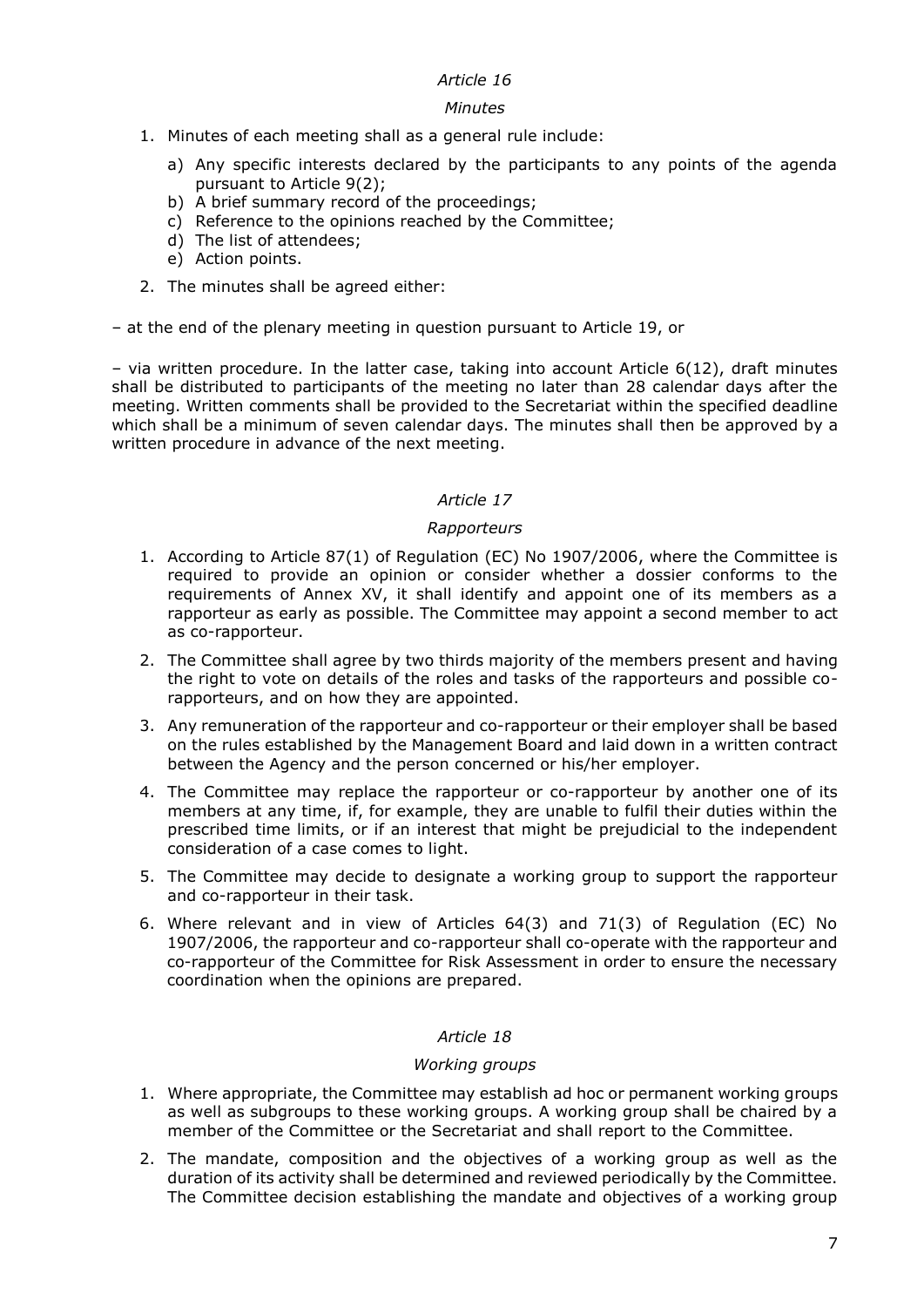shall also include its composition and shall be recorded in the minutes of the meeting.

- 3. Working groups are composed of volunteering members of the Committee and invited experts on the basis of the required expertise. The working group members should receive an invitation from the Chair of the Committee.
- 4. Any remuneration of invited experts serving on a working group shall be based on the rules established by the Management Board and laid down in a written contract between the Agency and the person concerned or his/her employer.
- 5. Draft agendas, meeting dates and minutes of the working group meetings shall be made available to the Committee.
- 6. Working groups under the Committee and their subgroups shall apply the Rules of Procedure of the Committee, as applicable.
- 7. Where appropriate, the Committee may establish with other ECHA Committees, a joint working group by mutual consent. The provisions of paragraphs 2-6 shall apply *mutatis mutandis* to the joint working group. The mandate referred to in paragraph 2 shall specify the applicable rules of procedure referred to in paragraph 7 and the Chair of the joint working group.

### *Article 19*

### *Quorum and opinions or decisions of the Committee*

- 1. The quorum necessary for a meeting is achieved when at least fifty percent of all members having the right to vote are present at the meeting at the time of the agenda point in question.
- 2. Members having declared a conflict of interest regarding an agenda point under Article 9(2) shall not be regarded as a part of the quorum for the purposes described under paragraph 1, and shall not participate in voting on that agenda point.
- 3. If the quorum is not achieved, the Chair may decide to immediately launch a written procedure in accordance with Article 20.
- 4. When preparing an opinion the Committee shall use its best endeavours to reach a consensus.
- 5. Unless these Rules of Procedure specify otherwise, if consensus cannot be reached, the opinion adopted by the Committee shall consist of the position of the simple majority of all members present and having the right to vote, including their grounds. Members present but having minority positions shall provide them to the Committee in writing, stating clearly their grounds. The provision of minority position(s,) shall be recorded in the minutes and published.
- 6. Unless these Rules of Procedure specify otherwise, decisions on any procedural issues need to be supported by a simple majority of all members having the right to vote.

### *Article 20*

#### *Written Procedure*

- 1. The Committee can adopt opinions and take other decisions by written procedure. To this end, the Chair of the Committee shall send the members the draft documents on which their opinion is sought and indicate the response period.
- 2. The period shall normally not be shorter than ten calendar days. If the case is urgent, or if agreed beforehand by the Committee by consensus, the period can be shortened to a minimum of five calendar days.
- 3. When opinions are being adopted, at least fifty percent of the members having the right to vote have to respond for the procedure to be regarded as valid.
- 4. If the opinion is not adopted by consensus, the position of the simple majority of all members having the right to vote, including their grounds, and the minority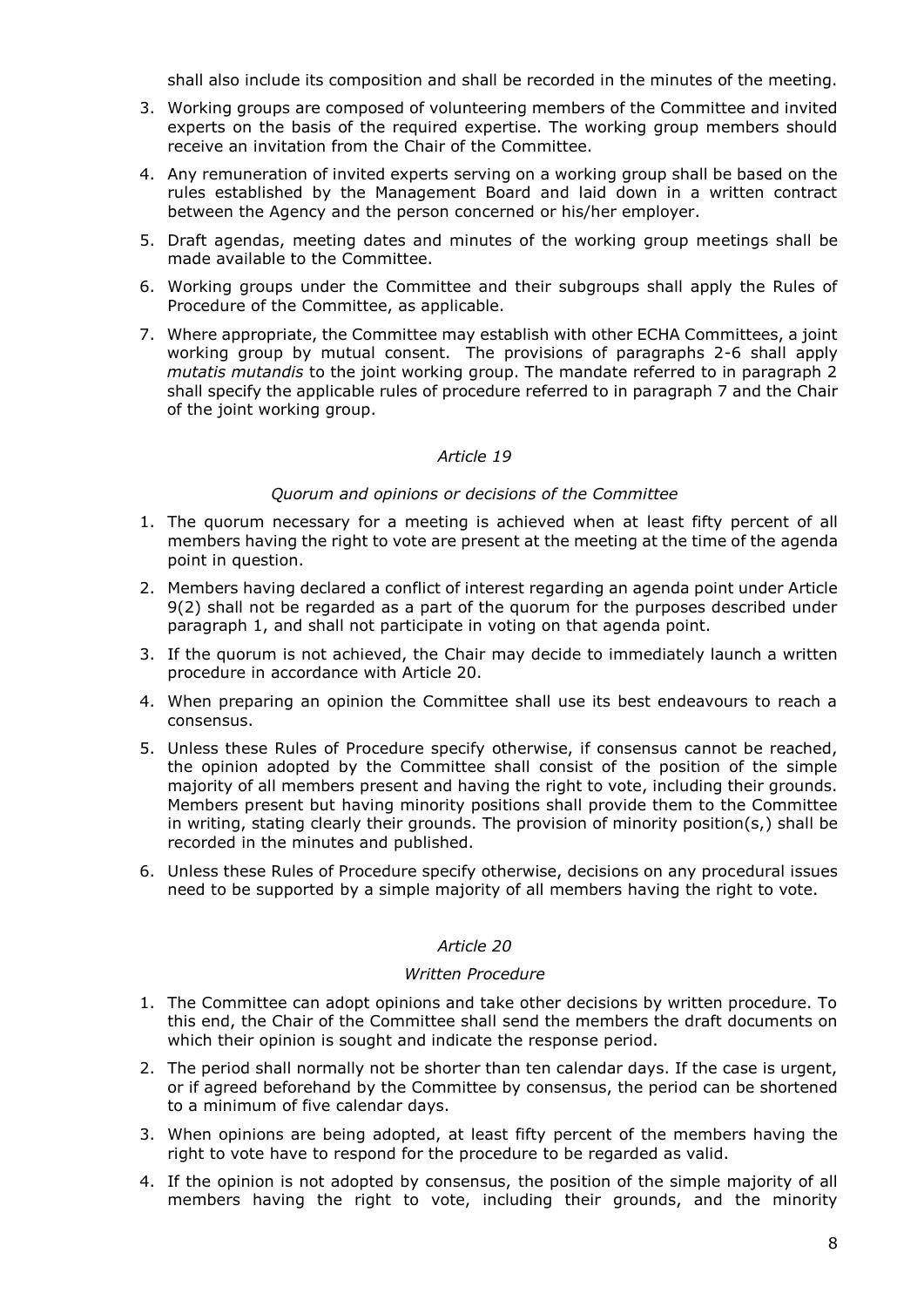position(s), including their grounds, shall be duly recorded in the written procedure report.

- 5. When other decisions are being taken, any member who does not comment within the response period is considered to have given his/her tacit agreement to the document. A document is agreed by consensus when the members having the right to vote have agreed expressively or tacitly. In the event of non-consensus, Article 19(6) shall apply.
- 6. If major and justified objections are submitted to the Secretariat, or under exceptional circumstances, the Chair shall decide, in agreement with the rapporteur and corapporteur, whether the written procedure shall be suspended or terminated, in whole or in part. If the written procedure is terminated, the Chair may decide that the adoption of the draft opinion or decision should be postponed until the next meeting of the Committee.
- 7. The Secretariat shall inform the Committee of the outcome of the written procedure and present the written procedure report, including any opinion or decision.

## *Article 21*

### *Reimbursement*

The Agency shall reimburse members of the Committee and where appropriate other participants invited to attend meetings of the Committee in accordance with the rules adopted by the Management Board on the reimbursement of travel and other expenses.

## *Article 22*

### *General provisions*

- 1. The Rules of Procedure or any amendment to them shall apply from the date they have been approved by the Management Board.
- 2. The decision to amend these Rules of Procedure shall be taken by a two thirds majority of all members having the right to vote. Amendment of the Rules of Procedure shall be approved by the Management Board.

ANNEX